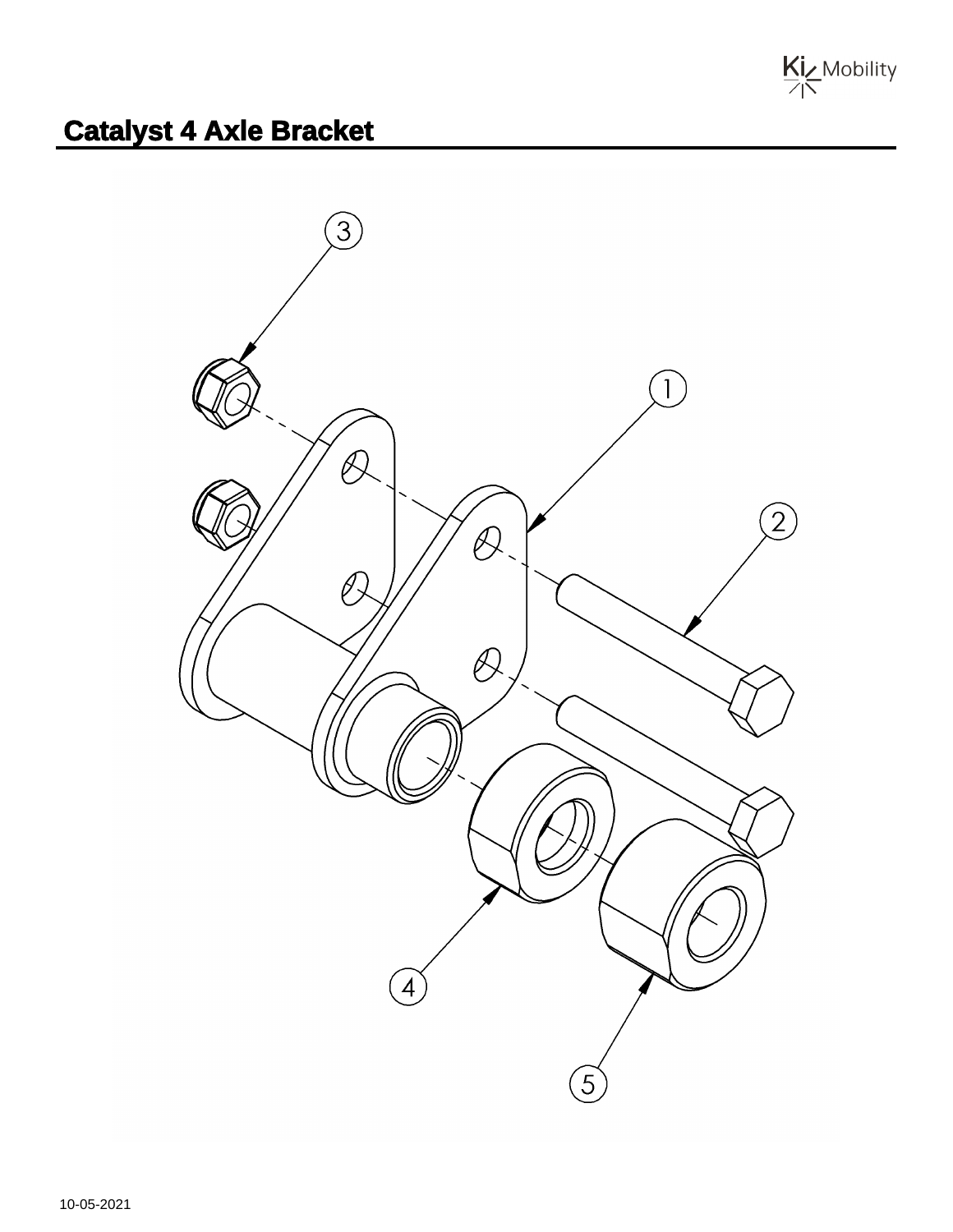See Catalyst Anti-Tip Receivers page when reverse mounting Axle Bracket for all hardware used. <p> See Axles and Receivers reference for axle bracket usage

| <b>Item Number</b> | <b>Part Number</b> | <b>Description</b>                                                             | Quantity       | <b>Retail</b> |
|--------------------|--------------------|--------------------------------------------------------------------------------|----------------|---------------|
| 1a                 | 000052R            | <b>Axle Bracket Offset Right</b>                                               |                | \$43.91       |
| 1 <sub>b</sub>     | 000052L            | Axle Bracket Offset Left                                                       |                | \$43.91       |
| 1 <sub>c</sub>     | 000281R            | <b>Extended Axle Bracket Offset Right</b>                                      |                | \$43.91       |
| 1 <sub>d</sub>     | 000281L            | Extended Axle Bracket Offset Left                                              | 1              | \$43.91       |
| 2a                 | 100674             | M6 x 45 CLS10.9 DIN931 HHCS ZC<br>Used for Axle Plate only                     | $\overline{2}$ | \$1.58        |
| 2 <sub>b</sub>     | 101826             | M6 x 50 HHCS Blk Zn<br>Used for Anti-Tip or Swing Away Arm Bracket             | $\overline{2}$ | \$2.10        |
| 2c                 | 100676             | M6 x 55 CLS10.9 DIN931 HHCS ZC<br>Used for Anti-Tip and Swing Away Arm Bracket | $\overline{2}$ | \$1.58        |
| 3                  | 100658             | M6 Nylock Nut Blk Zn                                                           | $\overline{2}$ | \$1.05        |
| $\overline{4}$     | 101891             | Axle Spacer .15" CAT4<br>Used as needed to increase rear wheel spacing         |                | \$17.80       |
| 5                  | 101892             | Axle Spacer .35" CAT4<br>Used as needed to increase rear wheel spacing         | 1              | \$17.80       |